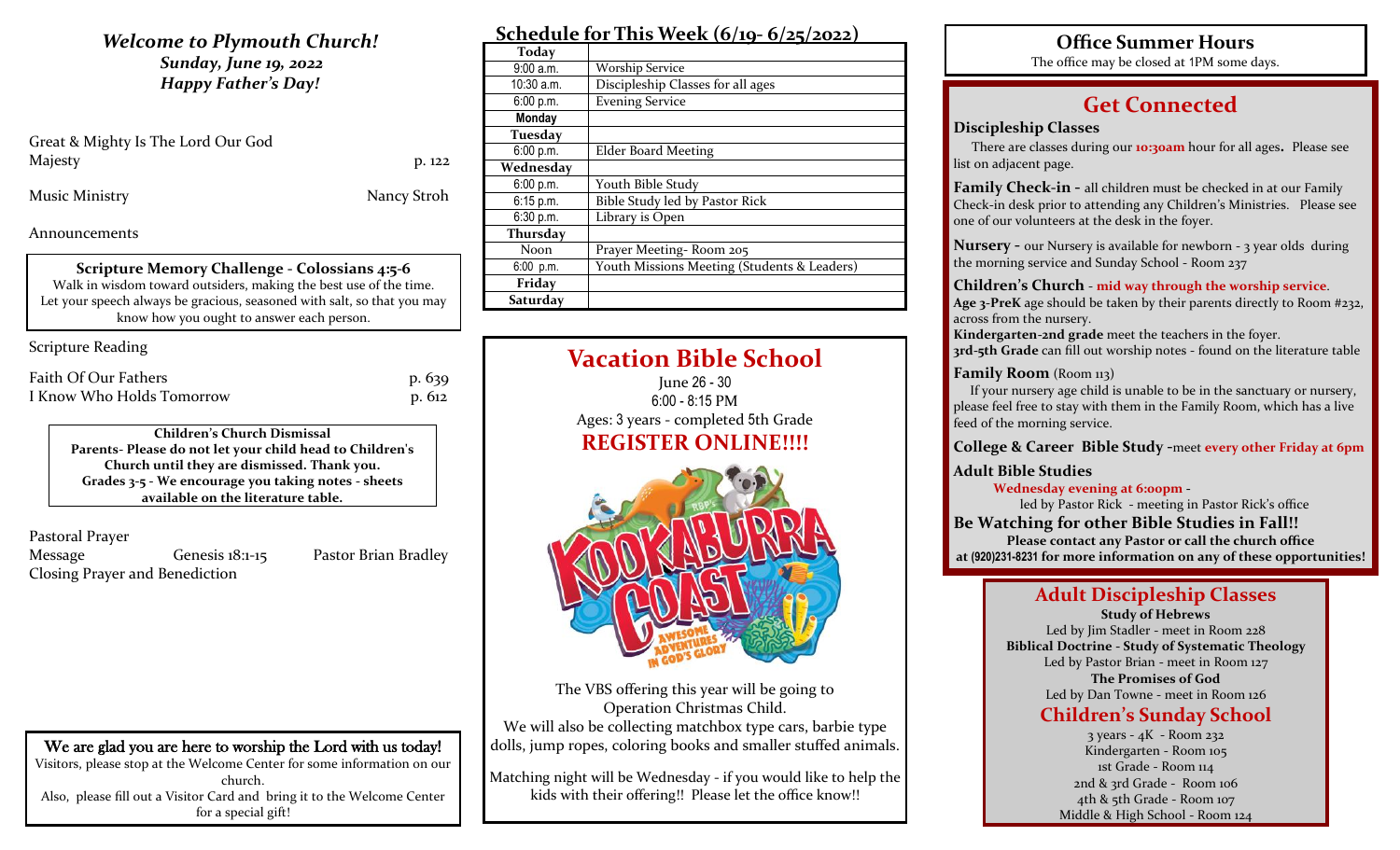

**Vacation Bible School Help Needed!!!!!** We are looking for "floaters"!!! Our classes are overflowing!!! While that's a great problem to have, we are in need of people that can help with crowd control!! No prep needed! You do need to be Child Protection Certified. If you can give up one (or more) evenings June 26-30, please contact Linda Carder or the Church Office.



 **Fly High with Reading Summer Reading Program** June - August **Sign Up Today!!!** In The Library







## **Dine Out For Bella**

Dine Out for Bella Medical Clinic: You can help the Clinic by getting a meal at Benvenuto's on Tuesday, June 21st, from 11 am-9 pm. Tell them you are doing the "Dine-Out for Bella Medical" & they will donate 20% of the sale to the clinic. You can eat there or carry out. Thanks for your help!

## **Are You CPR Certified?**

 We are looking for people that are CPR certified, to contact if there is an emergency.



Please contact the church office to get on our list!!

**To share a prayer request or praise on the Prayer Chain**, please call the church office, or contact one of our Pastors.

**Nursery Workers Today:** Monitor: Katie Bradley 9:00: Katie Bradley, Jessica Bradley, Shawn Matiash 10:30: Lynn Brown, Sue Stadler **Nursery Workers Next Sunday:** Monitor: Jordan Paterson 9:00: Jordan Paterson, Charity Brown, Ella Stadler 10:30: Lynn Brown, Becca Jepson

> **Greeter Today**: Deb Cook **Greeter Next Week**: Robin Thayer

**Children's Church Today**: Holly Simpson, Jodi Matiash

**Sound/Projection Today:** Nate Schroeder / Heather Steffen **Sound/Projection Next Week:** Nathan Kienetz / Heather Steffen

| <b>Elder Flocks</b>                               |  |
|---------------------------------------------------|--|
| A through B - call Dustin Arthur - 920-698-6048   |  |
| C through E - call Joel Cook - 920-589-4014       |  |
| F through G - call Pastor Brian - 920-312-0637    |  |
| H through K - call Gary Jepson - 920-312-1856     |  |
| L through O - call Nick Matiash - 920-642-0040    |  |
| P through Sc - call Elroy Post - 920-573-2257     |  |
| Sd through Sz - call Dan Patterson - 920-410-3245 |  |
| T through Z - call Steve Anklam - 920-470-5114    |  |

#### **Weekly Tithes & Offerings**

|                                      | --                     |
|--------------------------------------|------------------------|
| Fund                                 | 6/12/2022 Offering     |
| General -- Needed Weekly: \$7,958.17 | \$7,270.87             |
| <b>Building</b>                      | \$630.00               |
| Flooring (ongoing)                   | \$10.00                |
| Needed Year to Date: \$151,105.23    | Received: \$155,290.28 |



# **Associate Pastor: Brian Bradley (920) 312-0637 Youth Pastor: Daniel Alexander (920) 279-5881**

# THE RIGHTEOUS

The righteous man walks in his integrity; His children are blessed after him. - Proverbs 20:7

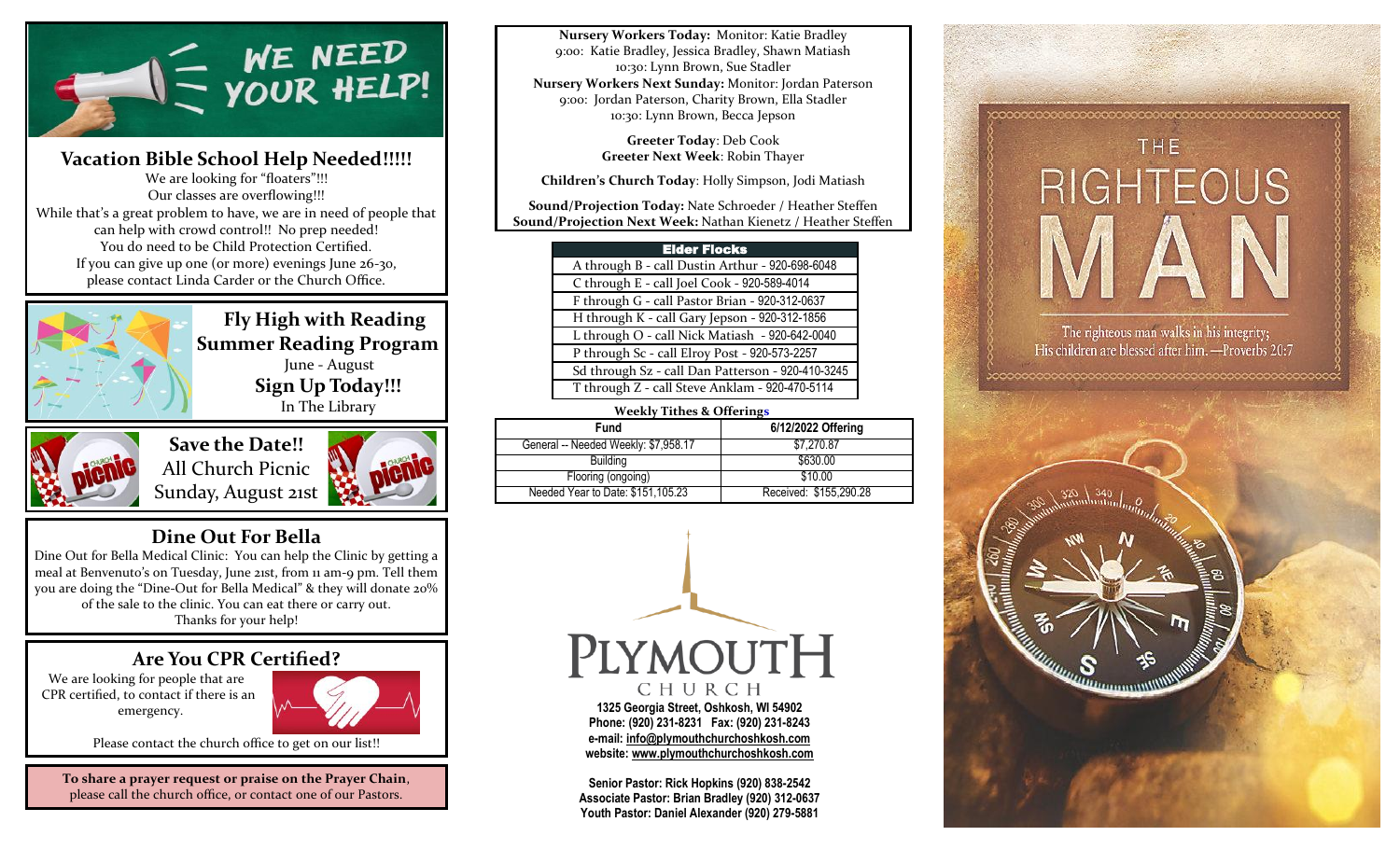#### **Great & Mighty Is The Lord Our God**

Great and mighty is the Lord our God, Great and mighty is He. Great and mighty is the Lord our God, Great and mighty is He. Lift up your banner, let the anthems ring Praises to our King: Great and mighty is the Lord our God, Great and mighty is He.

Great and mighty is the Lord our God, Great and mighty is He. Great and mighty is the Lord our God, Great and mighty is He. Lift up your banner, let the anthems ring Praises to our King: Great and mighty is the Lord our God, Great and mighty is He.

#### **Majesty**

Majesty, worship His majesty. Unto Jesus be all glory, honor and praise. Majesty, kingdom authority flow from His throne, Unto His own; His anthem raise. So exalt, lift up on high the name of Jesus. Magnify, come glorify Christ Jesus, the King. Majesty, worship His majesty; Jesus who died, now glorified, King of all kings.

#### **Faith Of Our Fathers**

Faith of our fathers, living still In spite of dungeon, fire and sword! O how our hearts beat high with joy Whene'er we hear that glorious word! Faith of our fathers! holy faith! We will be true to Thee till death!

Our fathers, chained in prisons dark, Were still in heart and conscience free. How sweet would be their children's fate If they, like them, could die for thee! Faith of our fathers! holy faith! We will be true to Thee till death!

Faith of our fathers! We will strive To win all nations unto thee, And thro' the truth that comes from God Mankind shall then be truly free. Faith of our fathers! holy faith! We will be true to thee till death!

Faith of our fathers we will love Both friend and foe in all our strife; And preach Thee, too, as love knows how, By kindly words and virtuous life. Faith of our fathers! holy faith! We will be true to thee till death!

#### **I Know Who Holds Tomorrow**

I don't know about tomorrow; I just live from day to day. I don't borrow from its sunshine, For its skies may turn to gray. I don't worry o'er the future, For I know what Jesus said: And today I'll walk beside Him, For He knows what is ahead.

Many things about tomorrow I don't seem to understand; But I know who holds tomorrow, And I know who holds my hand.

Ev'ry step is getting brighter As the golden stairs I climb; Ev'ry burden's getting lighter; Ev'ry cloud is silver-lined. There the sun is always shining; There no tear will dim the eye At the ending of the rainbow, Where the mountains touch the sky.

Many things about tomorrow I don't seem to understand; But I know who holds tomorrow, And I know who holds my hand.

I don't know about tomorrow It may bring me poverty; But the One who feeds the sparrow Is the One who stands by me. And the path that is my portion, May be through the flame or flood; But His presence goes before me, And I'm covered with His blood.

Many things about tomorrow I don't seem to understand; But I know who holds tomorrow, And I know who holds my hand.